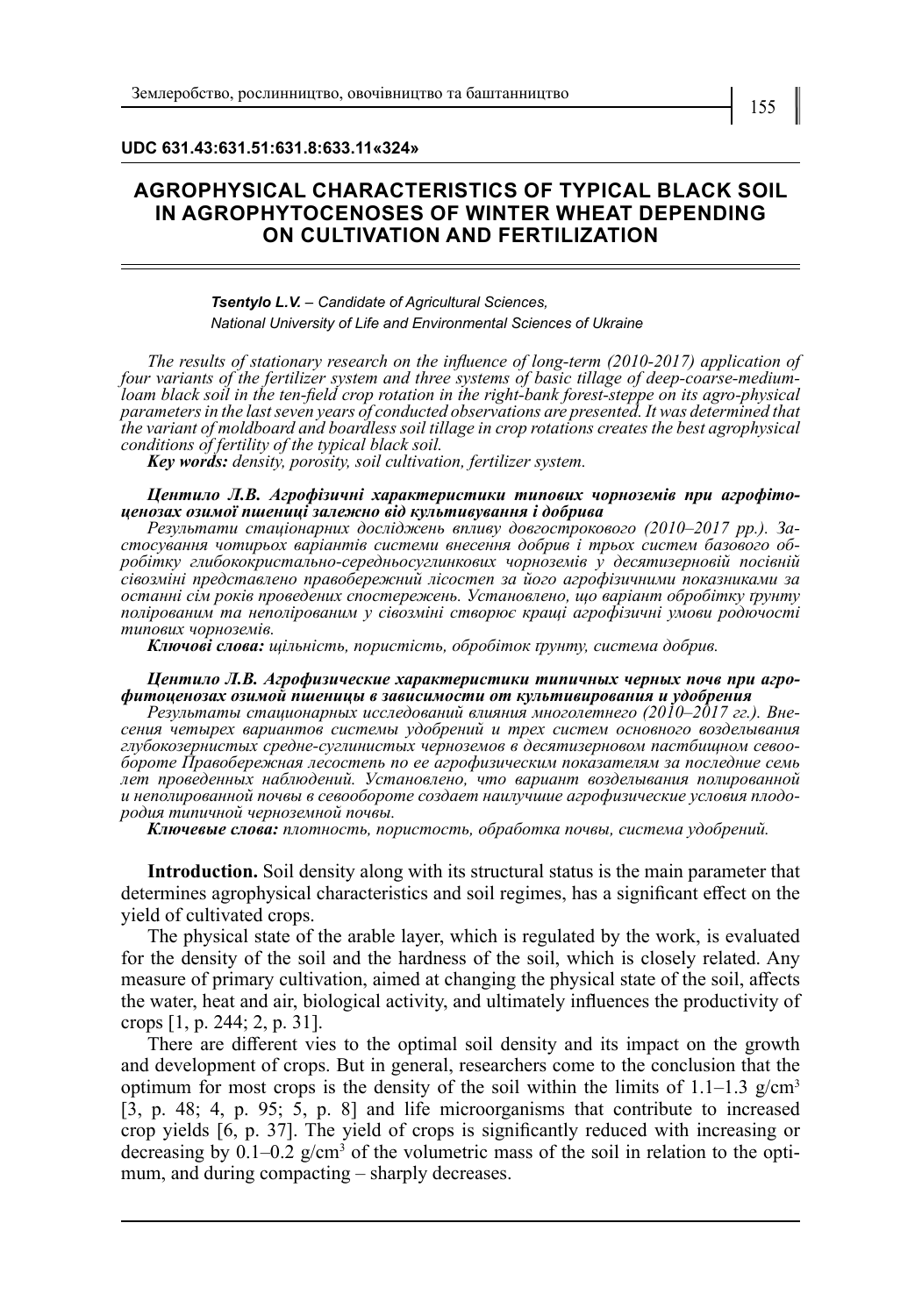**The purpose of the study** is to determine the impact of the application of systems of basic soil cultivation and fertilization of grain-cutting crop rotation on changes in soil density in agrophytocenoses of winter wheat.

**Materials and methods.** The experimental part of the work was performed on the research field of Ltd "AgrofirmaKolos" (2011–2017 gg.) In the Skvirsky district of Kyiv region in a stationary experiment based on a 10-field field crop rotation, expanded in time and space. Soil of the experimental field – is a typical deep-coarse-meadowsand black soil. The content of humus in the processing layer of 4.6–4.8% (according to Tyurin), easily hydrolyzed nitrogen (according to Cornfield) – 14.4 mg/100 g of soil, mobile phosphorus (by Chirikov)  $-15.2 \text{ mg}/100 \text{ g}$  of soil, exchangeable potassium  $-15.2 \text{ mg}/100 \text{ g}$  soil (according to Chirikov). The volume of soil in equilibrium is 1.24 g/cm<sup>3</sup>, the hydrolytic acidity is 1.14 mg ek/100 g soil, pH is 6.4 g/l.

Scheme of alternation of crops in field crop rotation: alfalfa, winter wheat, sugar beet, barley, soybean, corn silage, sunflower. In this crop rotation, three levels of fertilizer per hectare of crop rotation are used: for the mineral system – compost 4.5 tons+  $N_{80}P_{96}K_{108}$ ; organo-mineral – compost 4.5 tons+  $N_{80}P_{96}K_{108}$  + 3.5 tons by-products and seed weight and organic – compost  $4.5$  tons  $\pm$  3.0 tons by-products and seed weight. Winter wheat was the test crop in a chain with perennial herbs. In the experiment, the following fertilizers were used: compost, ammonium nitrate, superphosphate granulated and potassium chloride.

The second factor studied were systems of basic cultivation of the soil: 1) differentiated cultivation (control) recommended in the Forest-steppe and involves rotation of crop rotation five oranges, two surface cultivation for winter wheat after soybeans and corn for silage and one flat-cut barley treatment; 2) polished and unpolished soil cultivation predicts for rotation of crop rotation two plowing under sugar beet and sunflower for the rest of the cropless cultivations; 3) shallow, free-field cultivation for all crops of crop rotation. Area of sites  $-240$  m<sup>2</sup>, four-time repetition of options in the experiment. Soil samples were taken to a depth of 25 cm. The density of the arable layer of soil at depths  $0 - 10$ ,  $10 - 20$ ,  $20 - 30$  cm was determined by the method of M. Kachynsky.

**Results and discussion**. At the beginning of the vegetation of winter wheat the density of the soil varied within  $1.18-1.29$  g/cm<sup>3</sup>, which depended on the soil layer and cultivation. In the process of vegetation of plants, the density of the arable layer was increased, but in the case of polished and unpolished cultivation did not extend beyond the most optimal for this plant  $1,1-1,3$  g/cm<sup>3</sup>.

The application of shallow non-field soil cultivation contributed to a higher density of 0–10 cm of the layer at 0.03  $g/cm^3$ , and in layers 10–20 and 20–30 cm – at 0.04 and  $0.02$  g/cm<sup>3</sup>. The soil density in different layers was higher to the corresponding horizons after differentiated cultivation at 0.03–0.02 g/cm<sup>3</sup> (Table 1).

Characteristic feature of typical black soil is good cultivation, but in connection with the growing anthropogenic loading, some undesirable physical processes are observed. Recently, many works have been published, which highlight the results of studying the change in agro-physical parameters of soils under the influence of fertilizers. Because the exclusive role of organicsubstances and organic fertilizers in their optimization is not in doubt, then on the impact of mineral fertilizers – data are very contradictory.

Some scientists conferm that the systematic use of mineral fertilizers (especially in elevated doses) in the case of an increase in physiologically acid forms or forms containing monovalent cations increases the aggregate composition, density of soil and permeability of black soil [7, p. 342; 8, p. 124] while [9, p. 56], proves that possible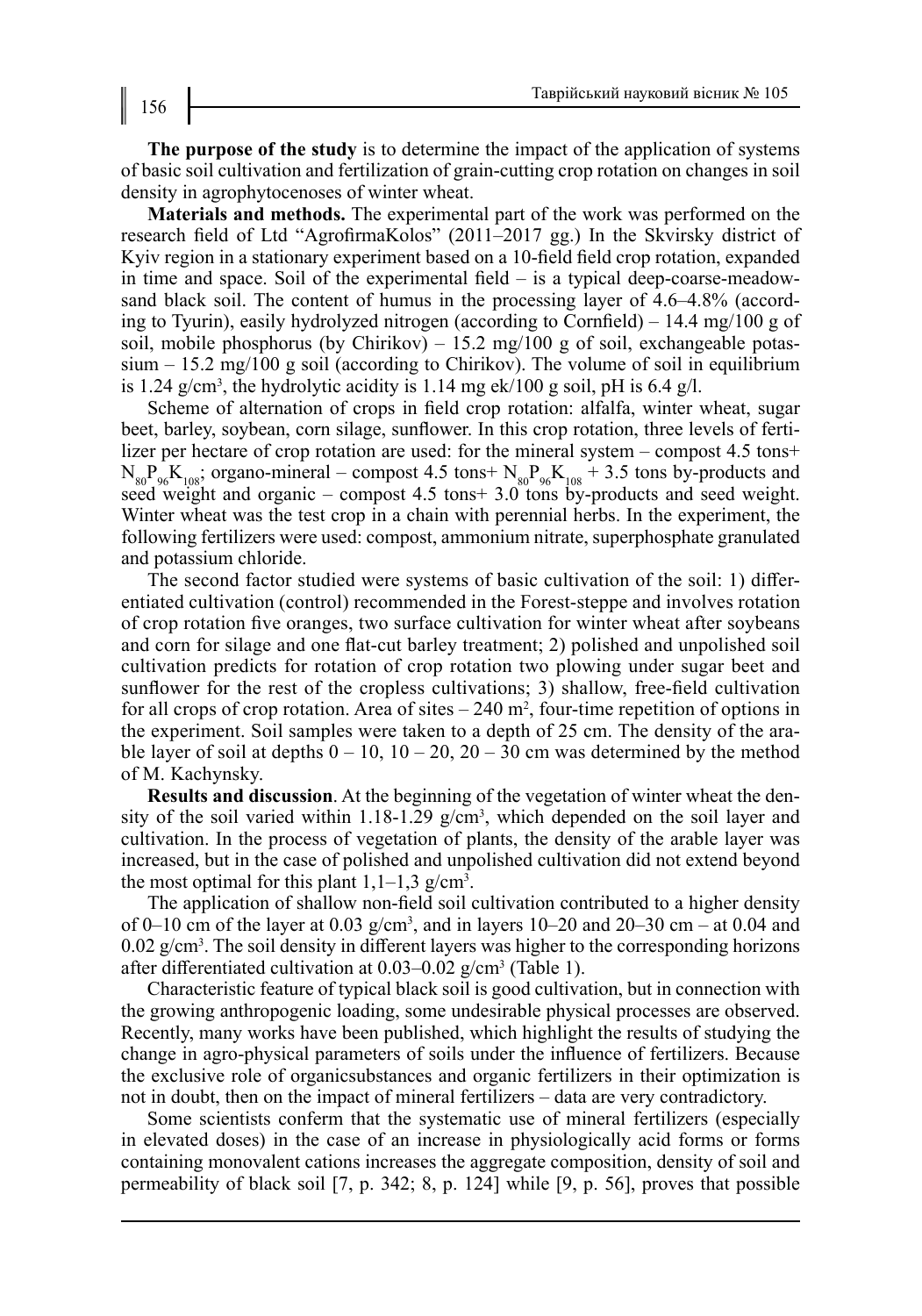insignificant changes in the physical characteristics of black soils during the applying of mineral fertilizers, especially in combination with organic, in small and medium doses.

| Thesyste-          |                                                            | Layerofsoil,<br>$C$ cm | Definitionphase                                                                                                                                                                                       |                            |
|--------------------|------------------------------------------------------------|------------------------|-------------------------------------------------------------------------------------------------------------------------------------------------------------------------------------------------------|----------------------------|
| mofferti-          | <b>Optionof soil cultivation, B</b>                        |                        | startofvege-                                                                                                                                                                                          | theendofthe-               |
| lization, A        |                                                            |                        | tation                                                                                                                                                                                                | vegetation                 |
|                    | Differentiated (control)                                   | $0 - 10$               | 1,18                                                                                                                                                                                                  | 1,20                       |
| Nofertilizers      |                                                            | $10 - 20$              | 1,20                                                                                                                                                                                                  | 1,22                       |
|                    |                                                            | $20 - 30$              | 1,20                                                                                                                                                                                                  | 1,26                       |
|                    | Polished and unpolished<br>(non-field ground) cultivation  | $0 - 10$               | 1,16                                                                                                                                                                                                  | 1,19                       |
|                    |                                                            | $10 - 20$              | 1,18                                                                                                                                                                                                  | 1,22                       |
|                    |                                                            | $20 - 30$              | 1,21                                                                                                                                                                                                  | 1,25                       |
|                    |                                                            | $0 - 10$               | 1,18<br>1,20<br>1,24<br>1,18<br>1,20<br>1,22<br>1,16<br>1,20<br>1,20<br>1,20<br>1,22<br>1,24<br>1,18<br>1,20<br>1,25<br>1,19<br>1,20<br>1,22<br>1,21<br>1,24<br>1,26<br>$F_+$ $\leq$ $F_{05}$<br>0,02 | 1,22                       |
|                    | Shallow unpolished                                         | $10 - 20$              |                                                                                                                                                                                                       | 1,27                       |
|                    | (non-field ground) cultivation                             | $20 - 30$              |                                                                                                                                                                                                       | 1,28                       |
|                    |                                                            | $0 - 10$               |                                                                                                                                                                                                       | 1,21                       |
|                    | Differentiated (control)                                   | $10 - 20$              |                                                                                                                                                                                                       | 1,24                       |
|                    |                                                            | $20 - 30$              |                                                                                                                                                                                                       |                            |
|                    | Polished and unpolished<br>(non-field ground) cultivation  | $0 - 10$               |                                                                                                                                                                                                       | 1,20                       |
| Organicandmineral  |                                                            | $10 - 20$              |                                                                                                                                                                                                       | 1,24                       |
|                    |                                                            | $20 - 30$              |                                                                                                                                                                                                       | 1,26                       |
|                    | Shallow unpolished<br>(non-field ground) cultivation       | $0 - 10$               | 1,27<br>1,23<br>1,28<br>1,29                                                                                                                                                                          |                            |
|                    |                                                            | $10 - 20$              |                                                                                                                                                                                                       |                            |
|                    |                                                            | $20 - 30$              |                                                                                                                                                                                                       |                            |
|                    | Differentiated (control)                                   | $0 - 10$               |                                                                                                                                                                                                       | 1,22                       |
|                    |                                                            | $10 - 20$              |                                                                                                                                                                                                       | 1,25                       |
|                    |                                                            | $20 - 30$              |                                                                                                                                                                                                       | 1,27                       |
|                    | Polished and unpolished (non-<br>field ground) cultivation | $0 - 10$               |                                                                                                                                                                                                       | 1,21                       |
| Mineral            |                                                            | $10 - 20$              |                                                                                                                                                                                                       | 1,25                       |
|                    |                                                            | $20 - 30$              |                                                                                                                                                                                                       | 1,27                       |
|                    | Shallow unpolished<br>(non-field ground) cultivation       | $0 - 10$               |                                                                                                                                                                                                       | 1,23                       |
|                    |                                                            | $10 - 20$              |                                                                                                                                                                                                       | 1,29                       |
|                    |                                                            | $20 - 30$              |                                                                                                                                                                                                       | 1,28                       |
| $HIP_{05} \cdot A$ |                                                            |                        |                                                                                                                                                                                                       | $F_{\phi}$ $F_{05}$        |
| $HIP_{05} \cdot B$ |                                                            |                        |                                                                                                                                                                                                       | $F_{\phi}$ $\leq$ $F_{05}$ |
|                    | $HIP_{\alpha} \cdot C$                                     |                        | $F, \leq F_{\infty}$                                                                                                                                                                                  | $F \leq F_{\alpha}$        |

Table 1 Soil density in the field of winter wheat under different fertilizers and soil tillage systems, g/cm<sup>3</sup> (2011-2016 gg.)

In the variant with the organic and mineral fertilizer system due to the use of the half rate of mineral fertilizers, we have established a decrease in the density in the upper and deeper layers of the soil compared with the mineral system. In particular, at the beginning of the vegetation, the decrease in winter wheat density is 2.5%.

The variant of the mineral fertilizer system led to an increase in the soil density in the upper 0–10 cm layer by 2.5% and in the layer  $10-20$  cm – by 3.3% compared to the option without fertilizer application.

157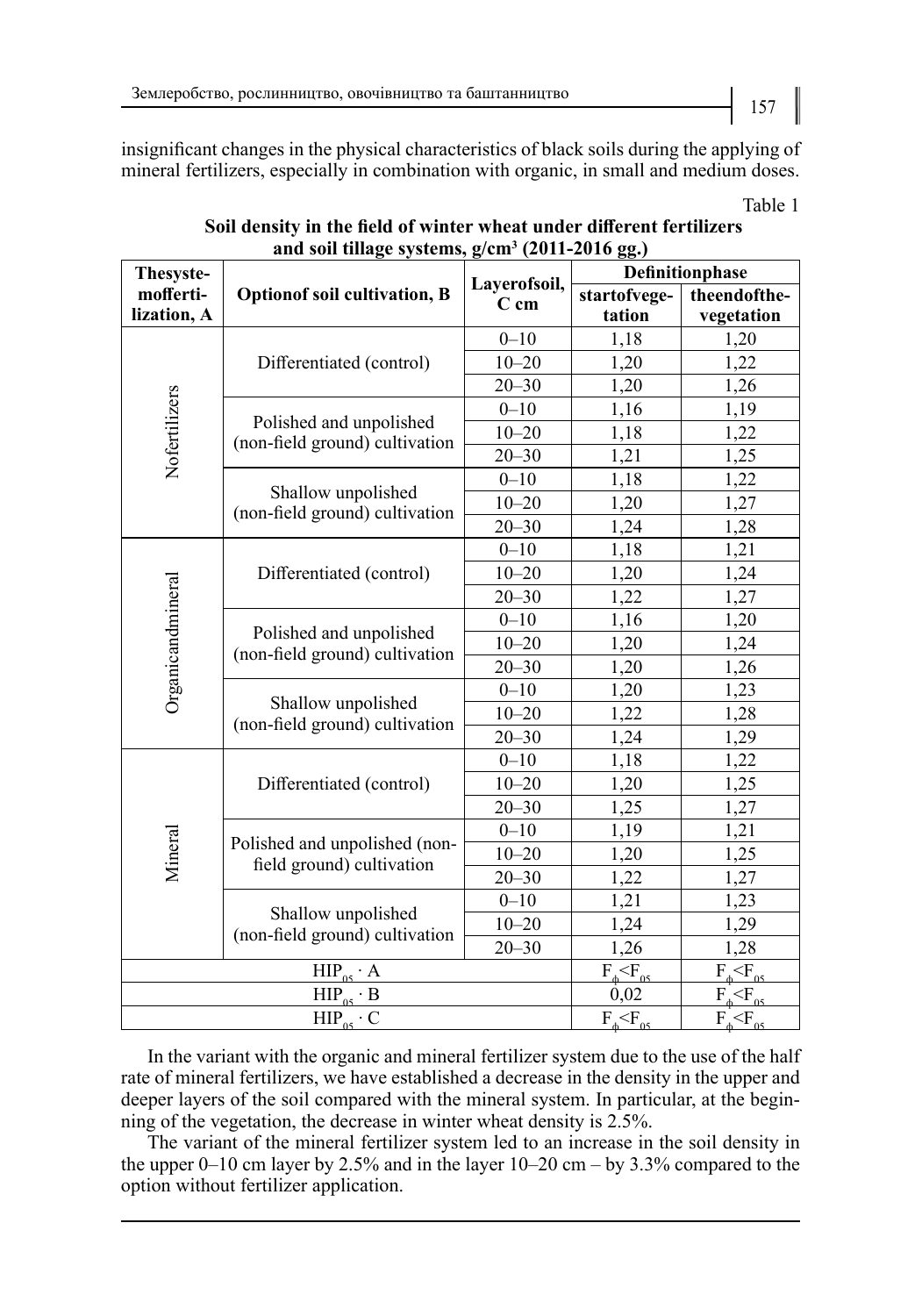At the time of harvesting, there was a certain increase in density, which occurred under the influence of soil tillage tools, precipitation, as well as due to the inherent soil of any self-compacting. The density of the arable layer during this period was within the range of  $1.19-1.29$  g/cm<sup>3</sup>.

During the growing season of winter wheat, more densities of soil layers of 10-20 and 20-30 cm are observed in variants with unpolished treatments. For such cultivation of soil there is no mechanical turning and mixing of soil with soil tools. The highest soil density index is noted in variants with a systematic, shallow, unpolished treatment in a layer of 20–30 cm  $(1.29 \text{ g/cm}^3)$  regardless of fertilizer system.

On the contrary, application in the crop rotation of polished and unpolished soil cultivation helps to optimize the density of the soil.

Consequently, in the field of soil cultivation, only unaltered, shallow, free-field cultivation leads to a significant increase in soil density (an average of  $0.02{\text -}0.04$  g/cm<sup>3</sup>) compared to control.

Table 2

## **Total porosity of arable (0-30 cm) layer of soil for growing winter wheat, % (2011–2016 gg.)**

|                                  |                                                           | Definitionphase                  |                                 |
|----------------------------------|-----------------------------------------------------------|----------------------------------|---------------------------------|
| The system<br>offertilization, A | <b>Optionof soil cultivation, B</b>                       | <b>Start</b><br>of<br>vegetation | The end<br>of the<br>vegetation |
|                                  | Differentiated(control)                                   | 52,4                             | 51,2                            |
| Nofertilizers                    | Polished and unpolished (non-field ground)<br>cultivation | 52,8                             | 51,2                            |
|                                  | Shallow unpolished<br>(non-field ground) cultivation      | 52,0                             | 50,0                            |
|                                  | Differentiated (control)                                  | 52,0                             | 50,4                            |
| Organic and min-<br>eral         | Polished and unpolished (non-field ground)<br>cultivation | 52,8                             | 50,8                            |
|                                  | Shallow unpolished<br>(non-field ground) cultivation      | 51,2                             | 49,6                            |
|                                  | Differentiated (control)                                  | 51,6                             | 50,4                            |
| Mineral                          | Polished and unpolished (non-field ground)<br>cultivation | 52,0                             | 50,4                            |
|                                  | Shallow unpolished<br>(non-field ground) cultivation      | 50,8                             | 49,6                            |
| Themiddleofthe-                  | Nofertilizers                                             | 52,4                             | 50,8                            |
| systemoffertiliza-               | Organic and mineral                                       | 52,0                             | 50,3                            |
| tion                             | Mineral                                                   | 51,5                             | 50,1                            |
|                                  | Differentiated (control)                                  | 52,0                             | 50,7                            |
| Середнє за<br>обробітком ґрунту  | Polished and unpolished (non-field ground)<br>cultivation | 52,5                             | 50,8                            |
|                                  | Shallow unpolished<br>(non-field ground) cultivation      | 51,3                             | 49,7                            |
|                                  | $F_{\text{A}}\leq F_{\text{A}}$                           | $F_{\ast}$ $\leq$ $F_{\alpha}$   |                                 |
|                                  | $F_{\phi}$ $\leq$ $F_{.05}$                               | $F_{\phi}$ $\leq$ $F_{05}$       |                                 |